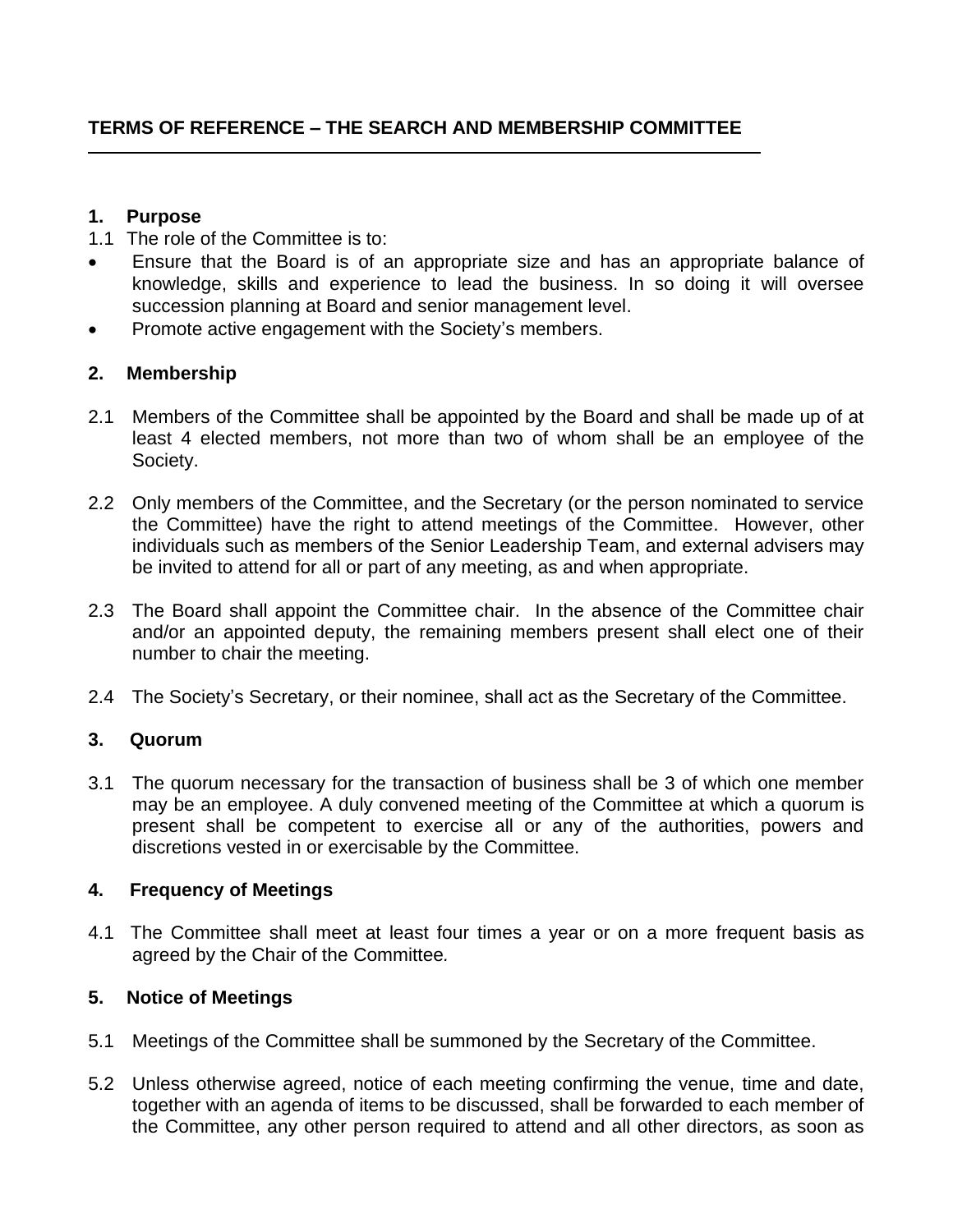practicable in advance of the meeting. Supporting papers shall be sent to Committee members and to other attendees as appropriate, at the same time.

## **6. Minutes of Meetings**

- 6.1 The Secretary, or nominee, shall minute the proceedings and resolutions of all Committee meetings including the names of those persons in attendance.
- 6.2 Minutes of Committee meetings shall be circulated promptly to all members of the Committee and the board unless a conflict of interest exists.

## **7. Annual General Meeting**

7.1 The Chair of the Committee, or a nominated deputy, shall attend the Annual General Meeting and be prepared to respond to any member questions on the Committee's activities.

### **8. Duties**

- 8.1 The Committee shall consider and make recommendations to the Board in respect of:
	- 8.1.1 The structure, size and composition (including the skills, knowledge and experience) of the Board.
	- 8.1.2 Succession planning for Board members (including appointed directors) and members of the Senior Leadership team taking into account the challenges and opportunities facing the Society and what skills and expertise are expected to be needed by the Board in the future.
	- 8.1.3 Identifying and nominating candidates to fill Board vacancies including appointed director vacancies as and when they arise having evaluated the balance of skills, knowledge and experience on the Board. In light of this evaluation the Committee will prepare a description of the role and capabilities required for a particular appointment.
	- 8.1.4 In identifying suitable candidates the Committee may:
		- 8.1.4.1 use open advertising or the services of external advisers to facilitate the search, including those recommended by Co-operatives<sup>UK</sup>;

and must:

- 8.1.4.2 consider candidates on merit and against objective criteria, taking care that appointees have enough time available to devote to the position.
- 8.1.5 The diversity of the Board.